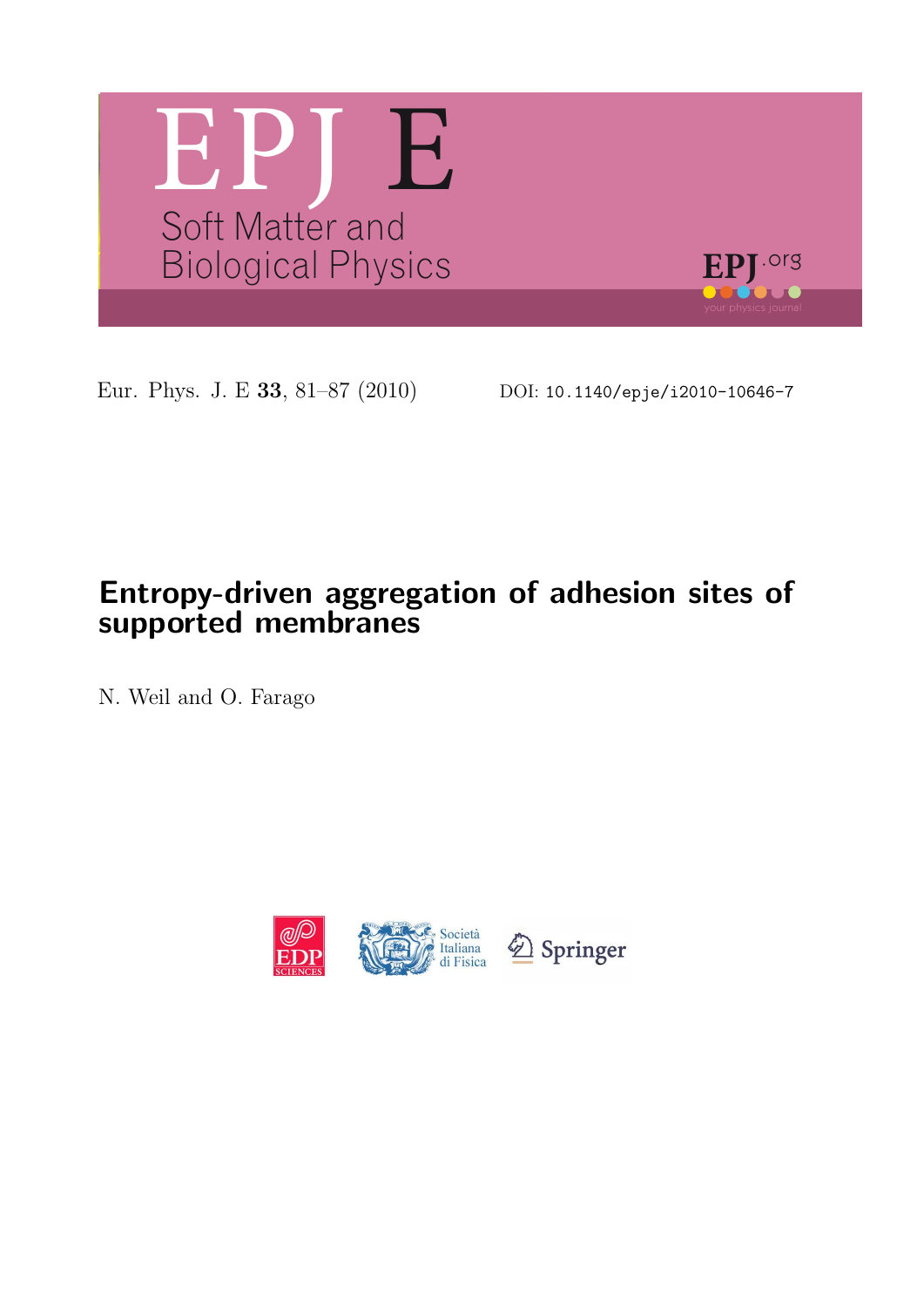Regular Article

# Entropy-driven aggregation of adhesion sites of supported membranes

N. Weil and O. Farago<sup>a</sup>

Department of Biomedical Engineering, Ben Gurion University, Be'er Sheva 84105, Israel

Received 1 June 2010

Published online: 17 September 2010 – © EDP Sciences / Società Italiana di Fisica / Springer-Verlag 2010

Abstract. We study, by means of mean-field calculations and Monte Carlo simulations of a lattice gas model, the distribution of adhesion sites of a bilayer membrane and a supporting flat surface. Our model accounts for the many-body character of the attractive interactions between adhesion points induced by the membrane thermal fluctuations. We show that while the fluctuation-mediated interactions alone are not sufficient to allow the formation of aggregation domains, they greatly reduce the strength of the direct interactions required to facilitate cluster formation. Specifically, for adhesion molecules interacting via a short-range attractive potential, the strength of the direct interactions required for aggregation is reduced by about a factor of two to below the thermal energy  $k_BT$ .

#### 1 Introduction

Adhesion between two membranes or between a membrane and another surface is an important topic for its ubiquitous occurrence in biological and biophysical processes. This process, during which two interfaces attract each other, can in principle be facilitated by non-specific attractive interactions (e.g., Coulomb and van der Waals interactions). Cell adhesion, however, is usually caused by highly specific receptor molecules located at the outside of the plasma membrane of the cell, that can bind to specific ligands on the opposite surface  $[1, 2]$ . Typically, the area density of receptors is rather low which does not lead to efficient bio-adhesion. However, when facing a surface with enough ligands, the receptors may cluster into highly concentrated adhesion domains to establish much stronger binding [3, 4]. Formation of adhesion clusters occurs in many biological processes [5], including the binding of white blood cells to pathogens [6], cadherin-mediated adhesion of neighboring cells [7], and focal adhesion of cells to the extracellular matrix [8]. Much insight into these bio-adhesion processes has been gained from experimental studies of biomimetic membranes with receptors molecules that interact with surfaces covered by ligands [9–14].

Generally speaking, adhesion-induced domain formation requires some attractive intermolecular interactions between the receptor-ligand pairs. These interactions include both direct and membrane-mediated contributions. The former are typically described by pairwise interactions which are infinitely repulsive at very small molecular separations and attractive at somewhat longer (but still finite) distances [15]. The effect of the direct interactions between adhesion bonds can be studied in the framework of the thoroughly researched lattice gas model [16]. Specifically, there exists a critical value  $\epsilon_c$  of the strength of the attractive part of the intermolecular pair potential above which the system may phase-separate into domains with high and low concentrations of adhesion bonds.

Much less is known about the indirect interactions between adhesion sites which are mediated by the membrane thermal fluctuations. The entropic origin of these interactions can be easily understood as follows: Consider two adhesion bonds between two membranes or between a membrane and a surface. The adhesion points restrict the thermal height fluctuations of the membrane in their vicinity. This entropy loss can be minimized if the two adhesion bonds are brought to the same place, in which case the membrane becomes pinned at only one point and not two. The membrane fluctuations, thus, induce an attractive potential of mean force between the adhesion points.

In a previous publication, we analyzed the membranemediated interactions between two adhesion bonds of a bilayer membrane and a supporting surface [17]. We found that for "point-like" adhesion molecules whose size is comparable to or smaller than the thickness of the membrane  $(l \sim 4{\text -}5 \,\text{nm})$ , the potential of mean force is an infinitely long-range attractive potential that grows logarithmically with the pair distance  $r$ :

$$
U(r) = 2k_B T \ln\left(\frac{r}{l}\right). \tag{1}
$$

Equation (1) holds for tensionless membranes, which will be the case discussed in the following. When surface tension is applied, this form holds for pair separations

a e-mail: ofarago@bgu.ac.il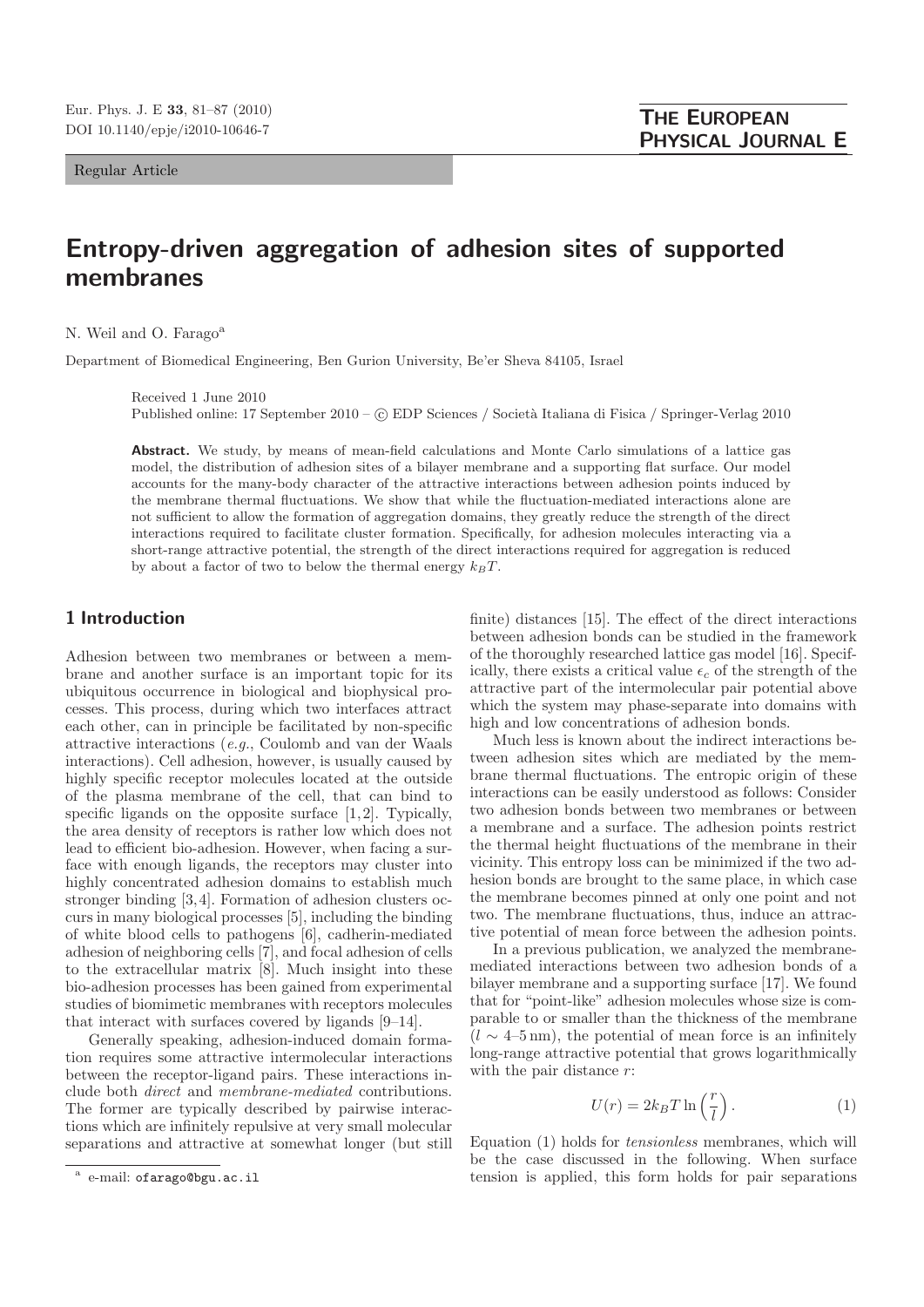$r \ll \xi_{\sigma} = \sqrt{\kappa/\sigma}$ , where  $\kappa$  and  $\sigma$  denote the membrane bending rigidity and surface tension, respectively. For  $r \gg \xi_{\sigma}$ ,  $U(r)$  is decreased by a factor of 2 [17]. We leave the discussion of stressed membranes to a future publication.

In this paper we consider the same system as in ref. [17], but instead of two adhesion points we look at a membrane which is pinned to a flat impenetrable surface at multiple sites. To analyze the aggregation behavior of the adhesion sites we first need to generalize eq. (1) and write down the fluctuation-induced interaction energy as a function of the coordinates of the adhesion sites  $U(\mathbf{r}_1, \mathbf{r}_2, \mathbf{r}_3, \ldots, \mathbf{r}_N)$ . This is a non-trivial problem since the fluctuation-mediated interaction is a many-body potential which cannot be expressed as the sum of two body terms of the form in eq. (1). The many-body nature of  $U(\mathbf{r}_1, \mathbf{r}_2, \mathbf{r}_3, \ldots, \mathbf{r}_N)$  is best illustrated by an example: Consider a cluster of two adhesion points located close to each other at  $r_1 \simeq r_2$ , and a third distant adhesion point located at  $r_3$ . Having a single adhesion point at  $r_1$ or  $r_2$  instead of the two-point cluster will not result in any change in the spectrum of membrane thermal fluctuations. Therefore, the third point is attracted to the two-point cluster by the same potential of mean force (1) to which it is attracted to one adhesion point, and not by a potential which is twice larger than potential (1), which would be the case if  $U(\mathbf{r}_1, \mathbf{r}_2, \mathbf{r}_3, \ldots, \mathbf{r}_N)$  is the sum of pair interactions. What is the exact form of  $U(\mathbf{r}_1, \mathbf{r}_2, \mathbf{r}_3, \ldots, \mathbf{r}_N)$ is still an open question that needs to be resolved for the fluctuation-induced domain formation to be understood. Several approximations to this problem which avoid direct many-body calculations have been proposed. Weikl and Lipowsky introduced a mean-field theory in which the effect of the pinning points is represented by a homogeneous attractive interaction between the fluctuating membrane and the underlying surface (or between the membrane and another membrane) [18]. They concluded that the homogeneous fluctuation-induced potential alone cannot facilitate the formation of adhesion zones, but it greatly reduces  $\epsilon_c$ , the critical strength of the direct interactions between the adhesion bonds above which the formation of adhesion clusters is possible. A very similar conclusion has been recently reached by Speck et al. using rigorous statistical mechanical methods [19]. However, in their model the hard-wall interaction between the membrane and the surface has been replaced with a harmonic confining potential.

In this work we present a more accurate approach to the problem which employs a non-additive many-body potential  $U(\mathbf{r}_1, \mathbf{r}_2, \mathbf{r}_3, \ldots, \mathbf{r}_N)$ . The derivation of the potential  $U(\mathbf{r}_1, \mathbf{r}_2, \mathbf{r}_3, \ldots, \mathbf{r}_N)$ , which is based on our previous statistical mechanical studies of the membrane thermal fluctuations with one [20] and two [17] adhesion points, is presented in sect. 2. The idea is somewhat different than the one previously used by others. As in refs. [18, 19], we integrate out the membrane degrees of freedom and map the problem onto the lattice gas model where the occupied sites represent the adhesion bonds. But unlike in refs. [18, 19], the interaction energy  $U(\mathbf{r}_1, \mathbf{r}_2, \mathbf{r}_3, \ldots, \mathbf{r}_N)$  is not expressed as the sum of two body interactions between



Fig. 1. Schematic of the system under investigation, consisting of a membrane which is pinned to a flat impenetrable surface at multiple adhesion points. The adhesion points can diffuse freely on the surface, and they may cluster to increase the conformational entropy of the fluctuating membrane.

nearest-neighbor lattice sites. Instead, it is calculated from the empty sites that represent the unpinned sections of the membrane. The energy assigned with each empty site represents the loss of entropy due to the reduction of the membrane fluctuations in the area around that site. We argue that the extent by which the membrane fluctuations are locally restricted depends mainly on the distance to the closest pinning point. Therefore, the calculation of  $U(\mathbf{r}_1, \mathbf{r}_2, \mathbf{r}_3, \ldots, \mathbf{r}_N)$  for a given distribution of pinning sites involves the division of the lattice into Voronoi cells and summing their contributions to the free energy. In sect. 3 we present a mean-field analysis of our model, and in sect. 4 we present the results of Monte Carlo lattice simulations. We find, in agreement with other theoretical studies, that, while the fluctuation-mediated interactions alone are not sufficient to allow the formation of aggregation clusters, they greatly reduce the strength of the residual (direct) interactions between adhesion points which is required to facilitate cluster formation. More specifically, we find that the strength of the short-range cohesive energy that allows condensation is reduced by about a factor of two and falls below the thermal energy  $k_BT$ . In sect. 5 we summarize and discuss our results.

### 2 The many-body fluctuation-mediated potential

We consider the system shown schematically in fig. 1 consisting of a fluctuating membrane of linear size L which is pinned to a flat impenetrable surface at several sites. The free-energy cost of a single adhesion point is given by [21, 20]

$$
F_1 = k_B T \ln\left(\frac{L^2}{l^2}\right) = 2k_B T \ln\left(\frac{L}{l}\right). \tag{2}
$$

This result has been derived in ref. [20] by noting that pinning the membrane to the surface at one point does not modify the membrane spectrum of thermal fluctuations. It does, however, eliminate the membrane translational degree of freedom by enforcing the global minimum of the membrane height function to be located at the point of contact with the surface. A different interpretation to eq. (2) is that between the membrane and the surface there is an effective interaction free energy per unit area of the form

$$
V(r) = \frac{k_B T}{\pi r^2},\tag{3}
$$

that represents the entropy cost due to the reduction of the membrane fluctuations at distance r from the adhesion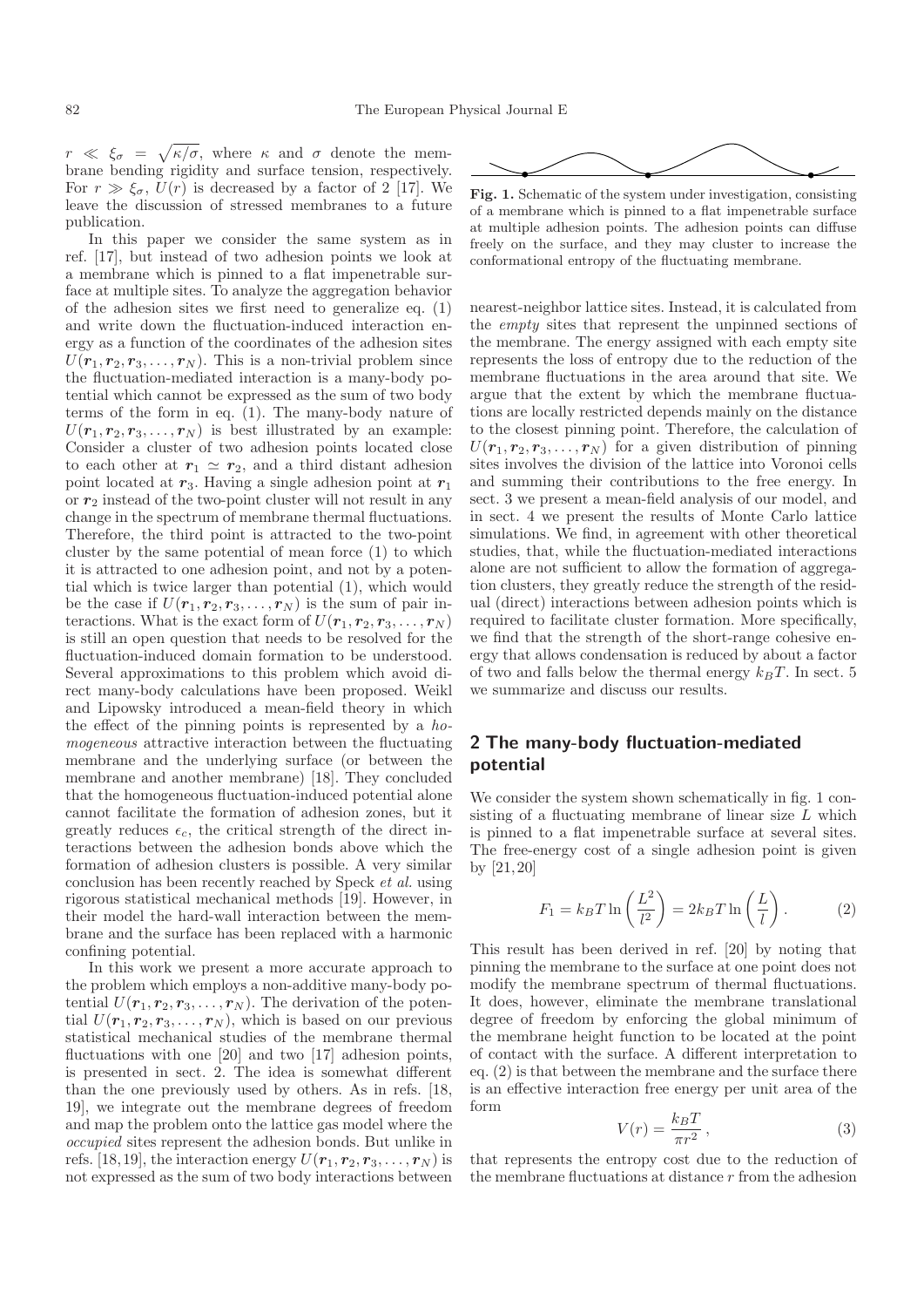site [17]. The attachment free energy is then derived by integrating the free-energy density  $U(r)$  over the projected area of the membrane

$$
F_1 = \int_l^L 2\pi r V(r) \mathrm{d}r. \tag{4}
$$

The free-energy density (3) can likewise be employed to derive the fluctuation-mediated pair potential (1). However, when we have two adhesion points, the distance  $r$  in eq. (3) should be the distance of the unit membrane area to the closest adhesion point. With this choice of  $r$ , let us now consider a square membrane  $(-L/2 \le x, y \le L/2)$ with two adhesion points located at  $(x, y) = (\pm r_0/2, 0)$ . The attachment free energy is calculated by integrating  $V(r)$  over the projected area of the membrane (excluding a region of size  $l$  around the adhesion points):

$$
F_2 = 4 \int_0^{L/2} dy \left[ \int_0^{(r_0 - l)/2} dx \frac{k_B T}{\pi \left[ y^2 + (x - r_0/2)^2 \right]} + \int_{(r_0 + l)/2}^{L/2} dx \frac{k_B T}{\pi \left[ y^2 + (x - r_0/2)^2 \right]} \right].
$$
 (5)

Integrating over y yields

$$
F_2 = \frac{4k_B T}{\pi} \left[ \int_0^{(r_0 - l)/2} \frac{\mathrm{d}x}{|x - r_0/2|} \tan^{-1} \left( \frac{L}{2|x - r_0/2|} \right) + \int_{(r_0 + l)/2}^{L/2} \frac{\mathrm{d}x}{|x - r_0/2|} \tan^{-1} \left( \frac{L}{2|x - r_0/2|} \right) \right].
$$
 (6)

Assuming that  $l < r_0 \ll L$ , the inverse tangent function in eq. (6) can be approximated by the constant value of  $\pi/2$  over most of the integration range (except near the boundaries of the membrane  $|x| \sim L/2$  which, nevertheless, does not influence the dependence of the result on  $r_0$ ). With this approximation, one gets

$$
F_2(r_0, L) \simeq 2k_B T \ln\left(\frac{L}{l}\right) + 2k_B T \ln\left(\frac{r_0}{l}\right)
$$
  
=  $F_1(L) + U(r_0).$  (7)

The first term in eq. (7) is the free-energy cost of a single adhesion site (2), which is the expected value when the two adhesion points coincide  $(r_0 \simeq l)$  to form a single cluster. The second term, which represents the additional free-energy cost associated with the separation of the adhesion points, is identified as the fluctuation-induced pair potential, in agreement with eq. (1).

We now wish to generalize eqs. (5) and (7), and propose that the many-body fluctuation-mediated potential is given by

$$
U(r_1, r_2, r_3, \dots, r_N) = F_N(r_1, r_2, r_3, \dots, r_N, L) - F_1(L).
$$
\n(8)

The attachment free energy  $F_N$  of N adhesion points is calculated by integrating the free-energy density

$$
F_N = \int \frac{k_B T}{\pi d^2 \left( \boldsymbol{r}, \boldsymbol{r}_1, \boldsymbol{r}_2, \boldsymbol{r}_3, \dots, \boldsymbol{r}_N \right)} \, \mathrm{d} \boldsymbol{r},\tag{9}
$$

where d is the distance of the membrane unit area to the nearest adhesion point

$$
d = \min_{i=1...N} (|\mathbf{r} - \mathbf{r}_i|), \tag{10}
$$

and the integration is carried over the projected area of the membrane except for small regions of size  $l$  near each adhesion point. What we essentially argue here is that the extent by which the membrane thermal fluctuations are limited at each spot depends almost exclusively on the distance to the nearest adhesion point. All the other adhesion points are effectively screened. This suggestion is supported not only by the above example, eqs.  $(5)-(7)$ , but also by our observation from recent computer simulations presented in ref. [17]. In that paper, we determined the pair potential (1) by using Monte Carlo simulations of a coarse-grained bilayer model with two adhesion points. Our simulations results were in excellent agreement with eq. (1) despite the fact that each adhesion point interacts not only with the other adhesion point but also with its infinite array of periodic images. It is unlikely that the periodic images have such a negligible contribution on  $U(r)$ for all values of r unless they are simply screened. In other words, the local fluctuation behavior of the membrane is governed by the distance to the nearest adhesion point while the spatial distribution of the other, more distant, points is irrelevant. Thus, calculating  $F<sub>N</sub>$  for a given distribution of adhesion points involves the construction of the 2D Voronoi diagram of the configuration, and summation of the free-energy contributions coming from each Voronoi cell,  $S_i$ 

$$
F_N = \sum_{i=1}^{N} \int \mathrm{d}S_i \, \frac{k_B T}{\pi r^2},\tag{11}
$$

where  $r$  is the distance to the adhesion point which is located inside the Voronoi cell.

## 3 Mean-field theory

To study the formation of adhesion clusters in supported membranes, we consider a lattice of  $N_s$  sites with lattice spacing set equal to l (the cut-off microscopic length scale) of which  $N < N_s$  sites are occupied by adhesion points. For each spatial configuration of the system, the energy is written as the sum of two terms

$$
E = E_{\text{LG}} + F_N. \tag{12}
$$

For the first term in eq. (12) representing the direct interaction between the adhesion points, we take the lattice gas energy with nearest-neighbor interactions

$$
E_{\text{LG}} = \sum_{\langle i,j \rangle} -\epsilon s_i s_j,\tag{13}
$$

where  $s_i = 1$  for an occupied site,  $s_i = 0$  for a vacant site, and  $\epsilon$  is the site-site interaction energy. The second term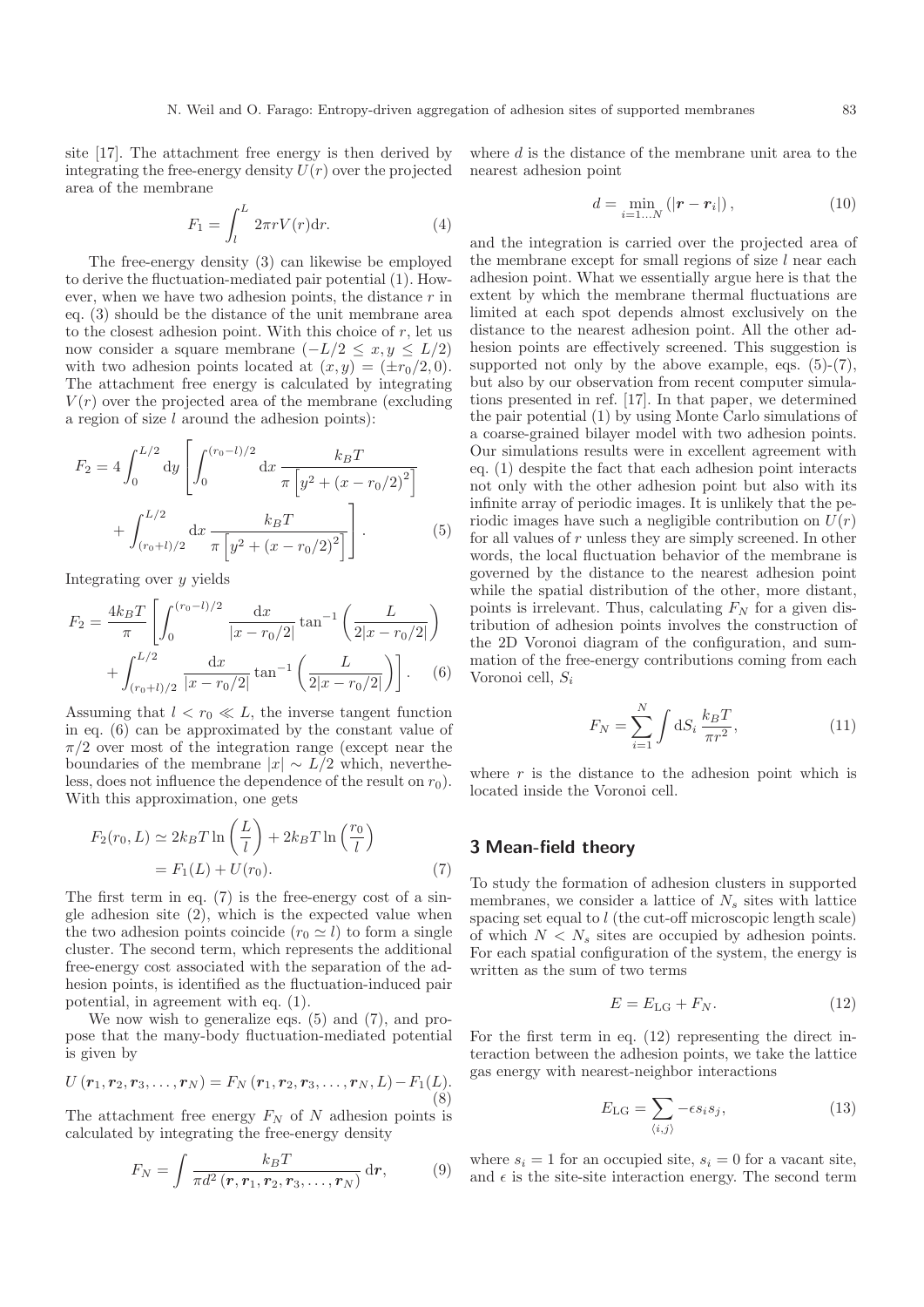in eq. (12), which represents the attachment free energy, is given by the discrete form of eq. (11)

$$
F_N = \sum_{i=1}^{N_s} \frac{k_B T}{\pi} \left(\frac{l}{r}\right)^2 (1 - s_i),
$$
 (14)

where  $r$  is the distance from a vacant lattice site to the nearest occupied lattice site.

The phase behavior of the system can be analyzed through mean-field theory. Let us assume that the adhesion points form  $N_c < N$  clusters. The free energy of system includes three contributions: i) the mixing entropy of the adhesion clusters, ii) the energy  $E_{\text{LG}}$  of the direct interactions between the adhesion points, and iii) the attachment free energy  $F_N$ . The first free-energy contribution is given by

$$
\frac{F_{\text{mix}}}{k_B T} = N_c \left[ \ln \left( \frac{N_c}{N_s} \right) - 1 \right] + \frac{1}{2} c \left( \frac{N_c^2}{N_s} \right), \qquad (15)
$$

where  $c$  is the second virial coefficient. On average, each cluster consists of  $(N/N_c)$  adhesion points; and if we assume that it has a roughly circular shape, then  $c \simeq$  $4(N/N<sub>c</sub>)$ . Denoting the number densities of the adhesion points by  $\phi = N/N_s$ , and of the clusters by  $\phi^* = N_c/N_s \leq$  $\phi$ , the free energy of mixing per lattice site is given by

$$
\frac{F_{\text{mix}}}{N_s k_B T} = \phi^* \left[ \ln \left( \phi^* \right) - 1 \right] + 2\phi \phi^*.
$$
 (16)

The second contribution to the free energy is due to the direct interactions between the adhesion points. The ground state of the interaction energy  $E_{\text{LG}}$  is achieved when a single circular adhesion domain with minimal surface is formed. If we set the ground state as the reference energy, the energy of an ensemble of clusters can be estimated as being proportional to the total length of the domain boundaries. For  $N_c$  circular clusters of size  $(N/N_c)$ we have

$$
\frac{E_{\text{LG}}}{N_s k_B T} = \lambda \frac{N_c}{N_s} \sqrt{\frac{N}{N_c}} = \lambda \sqrt{\phi \phi^*},\tag{17}
$$

where  $\lambda$ , the associated dimensionless line tension, is proportional to the interaction energy  $\epsilon$  in eq. (13) and B, the mean number of nearest-neighbor vacant sites per occupied site on the boundary of a cluster  $(B \to 1$  for very large clusters).

$$
\lambda = 2\sqrt{\pi}B\epsilon. \tag{18}
$$

The sum of free-energy contributions (16) and (17) constitutes the total free-energy density (per lattice site) of a 2D lattice gas of clusters

$$
\frac{F_{\text{LG}}}{N_s k_B T} = \phi^* \ln(\phi^*) - \phi^* + 2\phi \phi^* + \lambda \sqrt{\phi \phi^*}. \tag{19}
$$

The third contribution of the attachment free energy can be estimated as follows. The clusters form  $N_c$  Voronoi cells, each of which has on average an area of  $A_{\text{Vor}} =$  $(N_s/N_c)l^2$ . The attachment free energy of each Voroni cell is given an equation similar to eq. (2) for the attachment free energy of one adhesion point, but with  $A_{\text{Vor}}$  instead of the total membrane area  $L^2$ . Thus

$$
F_N = N_c \left[ k_B T \ln \left( \frac{N_s}{N_c} \right) \right],\tag{20}
$$

and the attachment free-energy density is given by

$$
\frac{F_N}{N_s k_B T} = -\phi^* \ln(\phi^*),\tag{21}
$$

which eliminates the first term in the lattice gas freeenergy density (eq. (19)), yielding

$$
\frac{F}{N_s k_B T} = \frac{F_{\rm LG}}{N_s k_B T} + \frac{F_N}{N_s k_B T} = -\phi^* + 2\phi \phi^* + \lambda \sqrt{\phi \phi^*}.
$$
\n(22)

We consider a low density of adhesion sites  $\phi \ll 1$ , which also implies a low number density of adhesion clusters since  $\phi^* \leq \phi$ . By minimizing the free-energy density we obtain the equilibrium value of the  $\phi^*$  for the lattice gas problem (eq. (19)) and for the adhesion points of a fluctuating supported membrane (eq. (22)). In both cases, the system undergoes a first-order phase transition at  $\lambda_1(\phi)$ from the gas phase  $(\phi^* = \phi)$  to a condensed phase consisting of only a few clusters ( $\phi^* \sim 0$ ). Also, in both cases the free energy reaches a maximum at intermediate densities  $(0 < \phi^* < \phi)$ . This free-energy barrier for condensation disappears at the spinodal point  $\lambda_2(\phi) > \lambda_1(\phi)$ . For the lattice gas problem we find

$$
\lambda_1^{\text{LG}} = 1 - 2\phi - \ln(\phi)
$$
  
\n
$$
\lambda_2^{\text{LG}} = -4\phi - 2\ln(\phi),
$$
\n(23)

while for the adhesion points of fluctuating membranes we have

$$
\begin{aligned} \lambda_1 &= 1 - 2\phi \\ \lambda_2 &= 2 - 4\phi = 2\lambda_1. \end{aligned} \tag{24}
$$

The results of eqs. (23) and (24) are summarized in fig. 2A and B, respectively. The important points in the results are that: i)  $\lambda_1 > 0$ , which means that the fluctuationinduced interactions alone are not sufficient to induce aggregation of adhesion domains, but ii) they greatly reduce the strength of the direct interactions required to facilitate cluster formation since  $\lambda_1 < \lambda_1^{\text{LG}}$  (and also  $\lambda_2 < \lambda_2^{\text{LG}}$ ). In the following section we support these conclusions with MC simulations. We show that for adhesion points of fluctuating membranes, the site-site cohesive energy  $\epsilon$  for the onset of aggregation falls below the thermal energy  $k_BT$ .

#### 4 Computer simulations

To further investigate the aggregation behavior of adhesion points, we performed Monte Carlo (MC) simulations of our lattice gas model with the total configurational energy given by the sum of direct (eq. (13)) and fluctuationinduced (eq. (14)) interactions. We used a  $120 \times 138$  triangular lattice (that has an aspect ratio very close to 1) with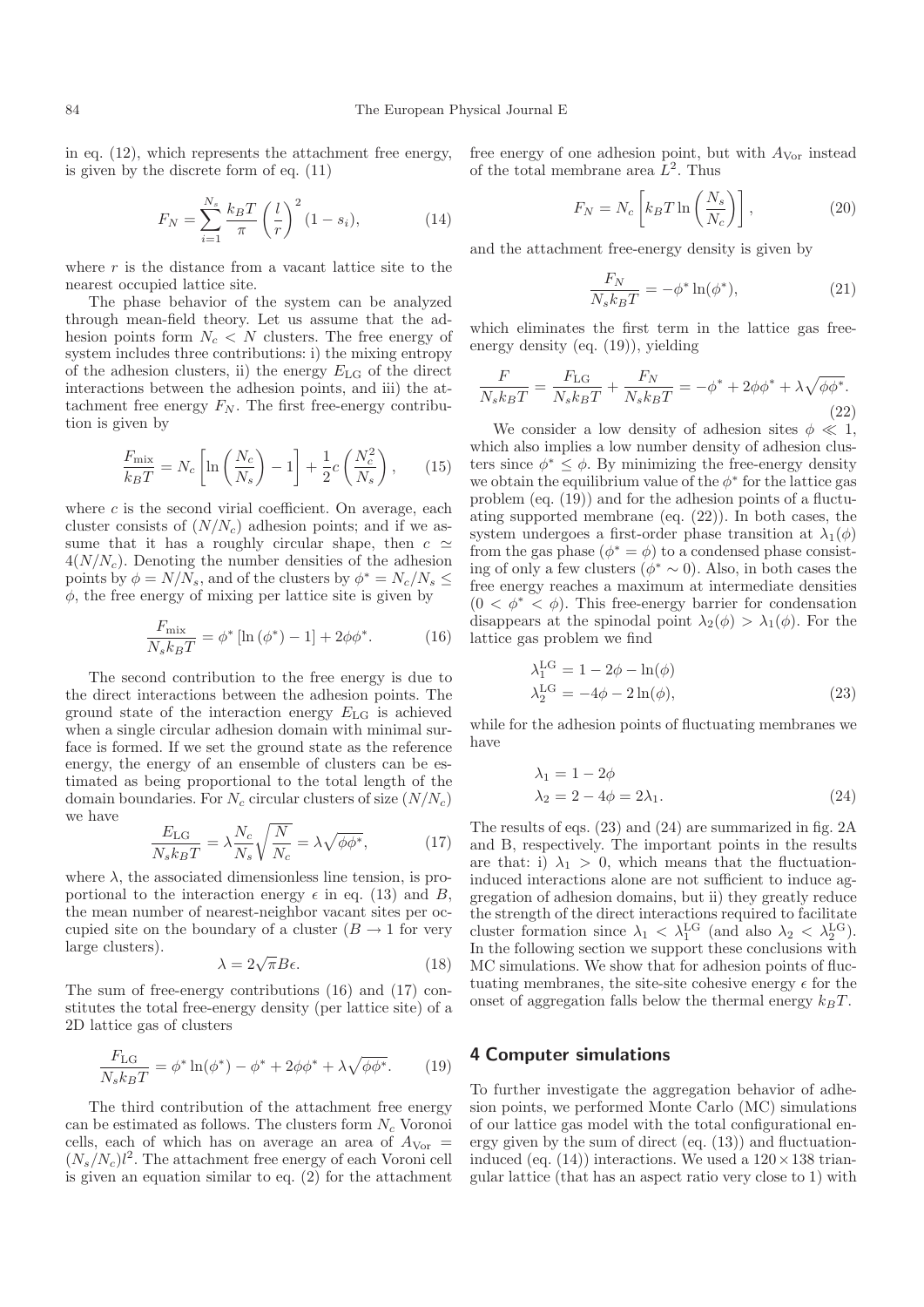

Fig. 2. The phase diagram of the adhesion sites calculated within the mean-field approximation. (A) Equation (23) for the lattice gas model. (B) Equation (24) for adhesion points of fluctuating membranes.  $\lambda_1$  and  $\lambda_2$  represent the first-order transition and spinodal lines, respectively.

periodic boundary conditions. We simulated the system at two different densities  $\phi = N/N_s = 0.05$  and  $\phi = 0.1$ , and for various values of  $\epsilon$  ranging from 0 to  $3k_BT$ . For comparison, we also simulated the standard lattice gas model (for which the configurational energy is given by eq. (13), without the fluctuation-mediated free energy eq. (14)). For each density  $\phi$  and for each value of  $\epsilon$ , we performed 8-16 independent runs starting from different initial configurations where the points are either randomly distributed on the lattice (as in fig. 3A) or put in a single cluster (see fig. 3B). The system was then equilibrated until the distribution of points in all the independent runs looks similar (see e.g., fig. 3C vs. D, and fig. 3E vs. F). Equilibrium time for the different samples ranges from  $3.6 \times 10^5$  to  $10^6$  MC time units, where each MC time unit consists of  $N$  singleparticle move attempts. For the adhesion points problem, each particle was displaced to a randomly chosen nearestneighbor lattice site, which enabled us to employ an efficient algorithm to update the Voronoi diagram needed for calculating the fluctuation-mediated free energy (14). For the standard lattice gas model, each move attempt con-



Fig. 3. Initial configurations of the simulations in which  $(A)$ the sites are randomly distributed on the lattice, and (B) put in a single compact cluster. Representative equilibrium configurations of  $(C-D)$  our model (eqs. (13) and (14)) and  $(E-F)$ the standard lattice gas model (eq. (13) only) for  $\phi = 0.1$  and  $\epsilon = 1k_BT$ . Configurations (C) and (E) evolved from the initial state (A), while (D) and (F) evolved from (B).

sisted of randomly selecting a particle and moving it to the nearest vacant point in a randomly chosen lattice direction [22]. After the first stage of equilibration, the simulations were continued for  $3 \times 10^5$  MC time units during which data was collected every third MC time unit.

To examine the occurrence of a phase transition from a gas to a condensed phase, we measured the average number of clusters in the system (where a cluster is defined as a set of neighboring occupied sites), and the mean value of the energy of direct interactions between sites,  $\langle E_{\text{LG}} \rangle$ (see eq. (13)). Our results are summarized in fig. 4A (for  $\phi = 0.05$ ) and B (for  $\phi = 0.1$ ). For each  $\phi$  we measured these quantities both for the standard lattice gas model (open symbols and dash-dotted lines in fig. 4) and for adhesion points which also interact via the fluctuationmediated free energy eq. (14) (solid symbols and solid lines in fig. 4). The number of clusters is denoted by squares (values on the right y-axis of the figures), while  $\langle E_{\text{LG}} \rangle$  is represented by circles (values on the left y-axis).

The gas phase is characterized by a large number of small clusters, some of which may be of the size of a single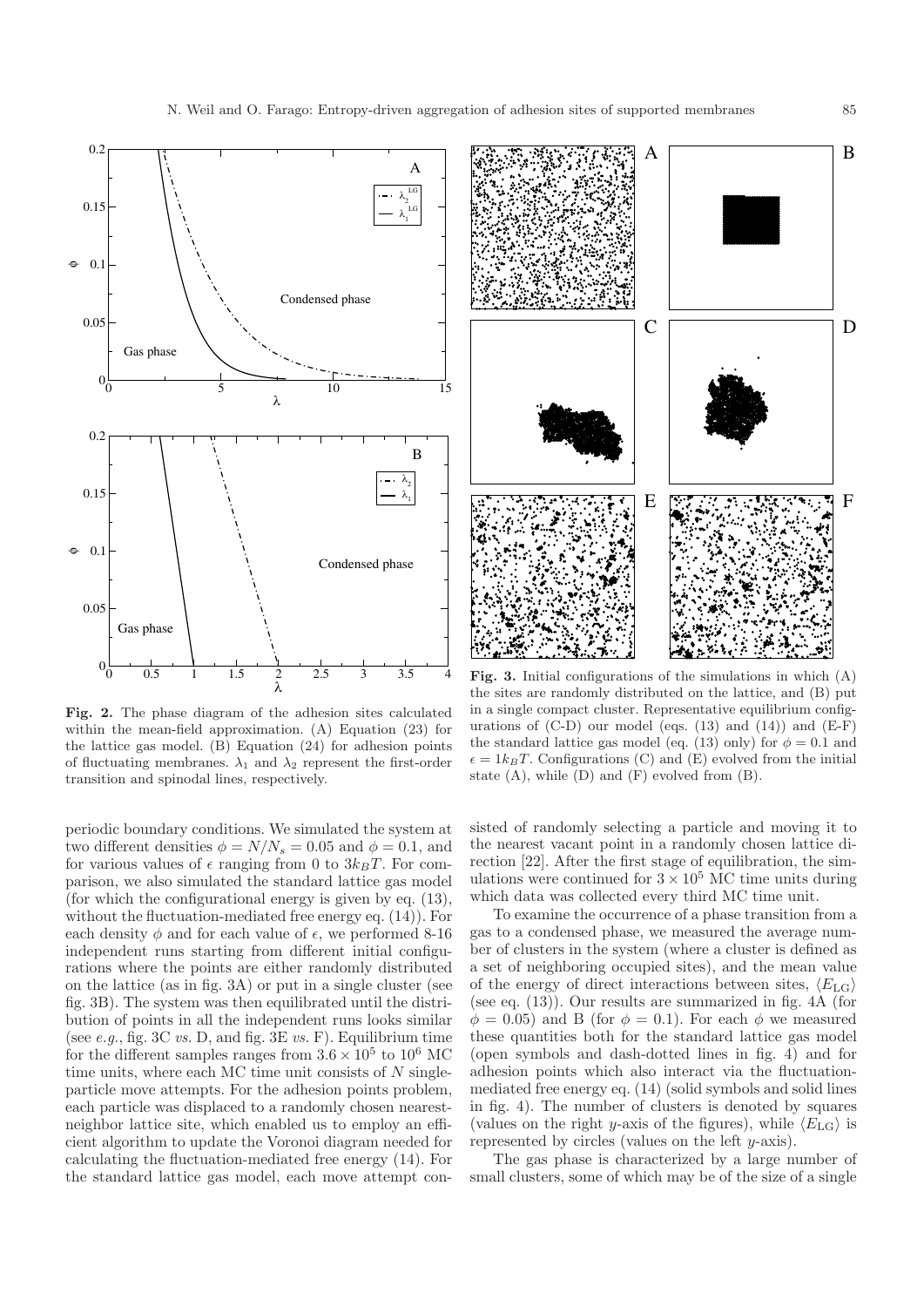

Fig. 4. Left  $y$ -axis: the energy of direct interactions between sites,  $\langle E_{\text{LG}} \rangle$  (eq. (13)), as a function of  $\epsilon$ , for  $\phi = 0.05$  (A) and  $\phi = 0.1$  (B). Solid circles: results for our model for adhesion points. Open circles: results for the standard lattice gas model. Right y-axis: the number of clusters as a function of  $\epsilon$ , for  $\phi = 0.05$  (A) and  $\phi = 0.1$  (B). Solid squares: results for our model for adhesion points. Open squares: results for the standard lattice gas model.

site. Furthermore, since each occupied site has a relatively small number of neighboring occupied sites, the mean configurational energy  $\langle -E_{\text{LG}} \rangle$  is relatively low. Conversely, when the sites form large clusters in the condensed phase,  $\langle -E_{\text{LG}} \rangle$  is high, and the total number of clusters decreases (and in many cases, especially for large values of  $\epsilon$ , we simply observe only a single cluster in our system). Figure 4 exhibits an abrupt, clearly first-order, transition from a gas phase with a large number of clusters and small  $\langle -E_{\text{LG}} \rangle$  to a condensed state with a small number of clusters and large  $\langle -E_{\text{LG}} \rangle$ . The estimated values of  $\epsilon$  at the transition are (see vertical lines in fig. 4):  $\epsilon_t \simeq 0.7 k_B T$ 

 $(\phi = 0.05)$  and  $\epsilon_t \simeq 0.65 k_B T$  ( $\phi = 0.1$ ). In comparison (see also fig. 4), for the standard lattice gas model, the transition values are roughly twice larger than these values:  $\epsilon_t^{\text{LG}} \simeq 1.45 k_B T$  ( $\phi = 0.05$ ) and  $\epsilon_t^{\text{LG}} \sim 1.3 k_B T$  $(\phi = 0.1)$ . Figure 3C-F exhibit typical equilibrium configurations of the system at  $\phi = 0.1$  and  $\epsilon = 1k_BT$ . For the lattice gas model  $\epsilon_t^{\text{LG}} > 1k_B T$ , and at equilibrium the system is in the gas phase (figs. 3E and F). When the fluctuation-induced interactions eq. (14) are introduced,  $\epsilon_t$  falls below  $1k_BT$  and the system is in the condensed phase where most of the particles belong to one large cluster (figs. 3C and D).

Our computational results, which show that the fluctuation-mediated interactions reduce the strength of  $\epsilon_t$ , are in a qualitative agreement with the mean-field theory prediction (sect. 3). To make a quantitative comparison between the theory and the simulations, one needs to estimate the parameter  $B$  appearing in eq. (18). Several reasons make such an estimation difficult and inaccurate: First, our non-standard mean-field theory is based on the assumption that the clusters are circular and roughly have the same size, which is quite a crude approximation. Second, tracing the precise location of  $\epsilon_t$  in fig. 4 is largely inaccurate because of the finite size of the system that makes the transition look like a crossover. To reduce the large uncertainties associated with the determination of  $\epsilon_t$ , one can look at the difference between the value of this quantity in our model and for the standard lattice gas model. Using

$$
\lambda_1^{\text{LG}} - \lambda_1 = 2\sqrt{\pi}B \left( \epsilon_t^{\text{LG}} - \epsilon_t \right),\tag{25}
$$

for  $\phi = 0.1$ , we find  $B \simeq 1$ , as indeed expected for large clusters.

### 5 Summary and discussion

In this paper we studied the aggregation behavior of adhesion points between a fluctuating membrane and a supporting surface. We demonstrated that the problem can be mapped onto a lattice gas model with two types of molecular interactions: i) direct site-site pair interactions and ii) Casimir-like interactions which are mediated by the membrane thermal fluctuations. The fluctuation-mediated interactions, which are inherently of many-body character, are calculated in our model by summing over the vacant rather than the occupied sites of the lattice. Each vacant site represents a small unit area of the fluctuating membrane, and the fluctuation-mediated potential expresses the local free-energy cost due to the restriction imposed by the adhesion points on the membrane thermal fluctuations. This free-energy cost depends mainly on the distance between the vacant sites and the nearest occupied site. Therefore, such a many-body potential is calculated by determining the Voronoi diagram for each lattice configuration, which can be quite easily implemented in MC simulations.

We used mean-field calculations and MC computer simulations to investigate the phase behavior of a lattice